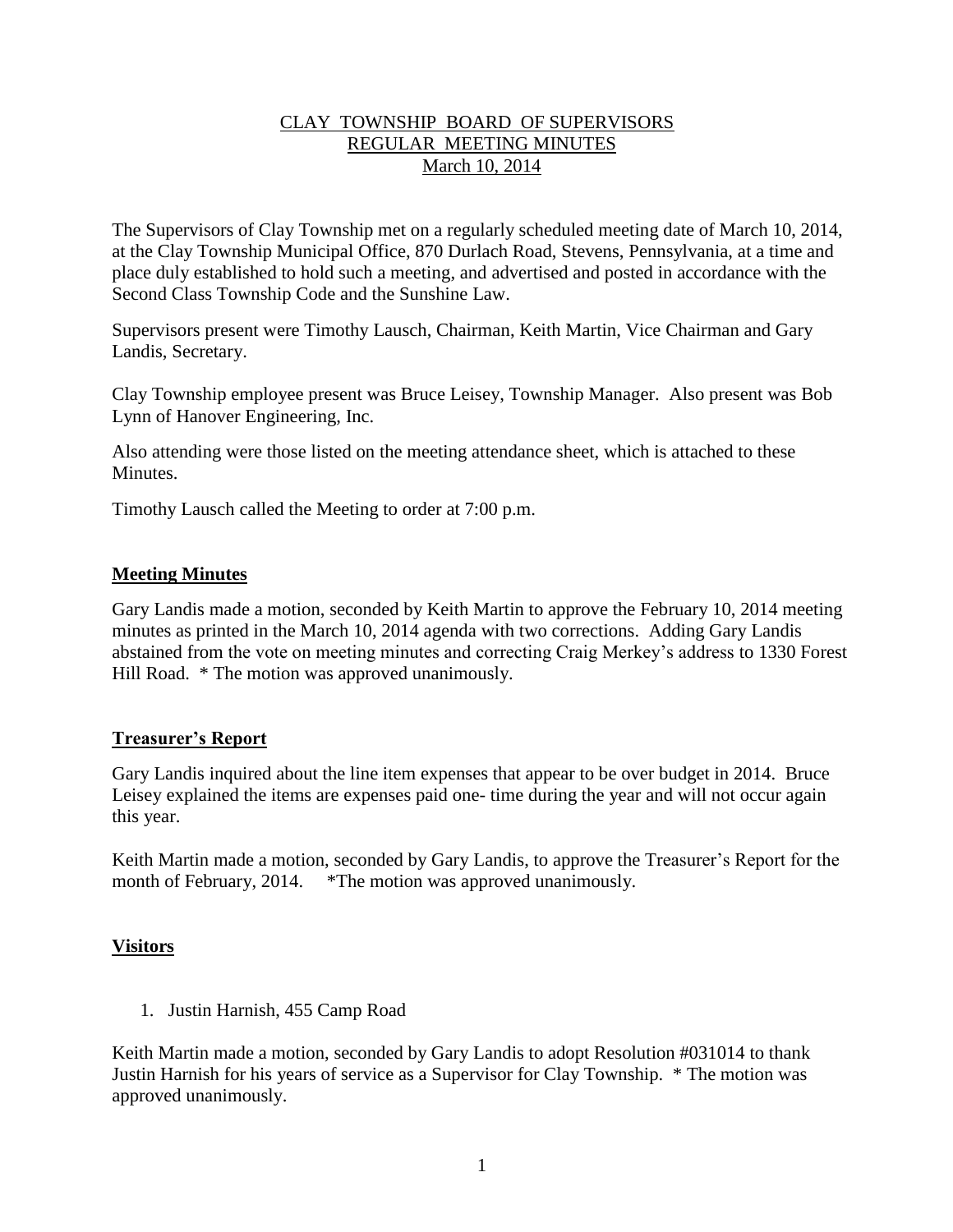# **Engineer's Report**

1. Fox Family Partners – Holding Tank Request

Kevin Varner, Diehm & Sons, informed the Board of Supervisors that testing was done on the lot and it was determined that the lot will not support an in ground sewage disposal system. At this point, all on lot sewage disposal system options have been exhausted.

Clay Township's current Holding Tank Ordinance does not allow a permanent holding tank except to abate an existing failing situation which is not the case on this project.

Gary Landis made a motion, seconded by Keith Martin to authorize the Township Engineer, Township Solicitor and Township Manager to amend the Clay Township Holding Tank Ordinance to delete the "abate" requirement in the current Holding Tank Ordinance and add less than 800 gpd as per Chapter 71 ADMINISTRATION OF SEWAGE FACILITIES PLANNING PROGRAM from PA DEP. \* The motion was unanimously approved.

The Board of Supervisors had discussion on eliminating the requirement of exhausting all on lot options prior to allowing other options. The Board of Supervisors will discuss at their April meeting.

2. Farm Master – waiver of land development

Kevin Varner, representative of Developer, reviewed the project with the Board of Supervisors. The project is for a 50 X 100 building expansion over an existing concrete pad currently used for storage. He explained the storm water from the down spouts will be directed in the same manner as it previously was.

Gary Landis made a motion, seconded by Keith Martin to approve the waiver of land development for Farm Master. The Right-of-Way for a strip of land on Woodcorner Road offered by the Developer to the Township by a deed executed on March 3, 214 will be considered at later in this meeting. \* The motion was unanimously approved.

# **Old Business**

1. Rock Road Bridge Repair Bid Update

Hanover Engineering completed their inspection of the Rock Road Bridge. The inspection indicates that the delamination of the beams is occurring where the steel beams are in contact with gunnite concrete abutments and will require some of the concrete to be chipped away to make the necessary repairs. The repairs will extend the service life of the bridge. The proposed future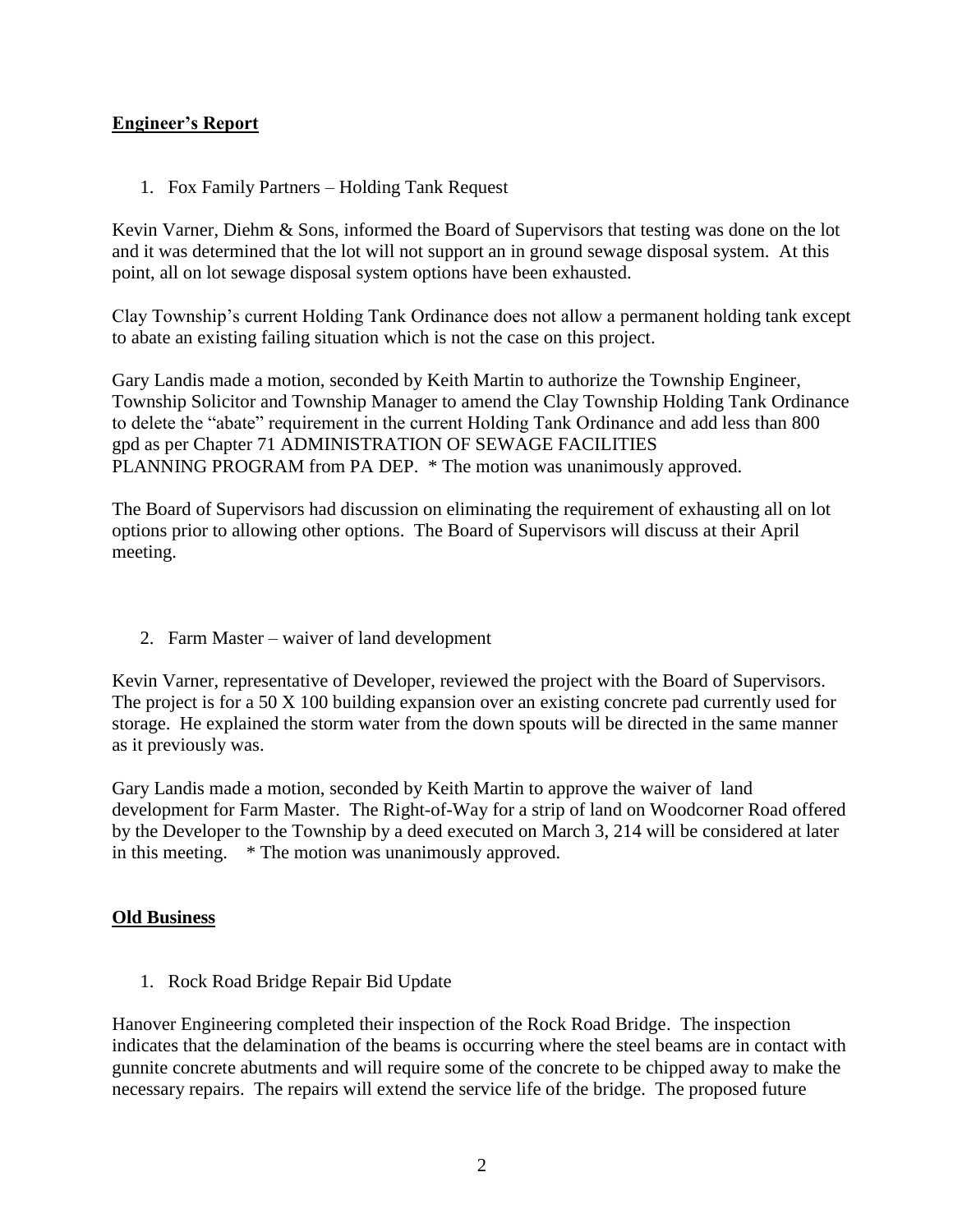painting of the structure will assist in maintaining integrity by reducing the potential material loss in the beams due to oxidation. The Township should be aware that the structure remains subject to deterioration and will likely need to be replaced in the not-too-distant future (15 to 20 years). If the Township would not undertake the recommended maintenance at this time, the service live of the span may be significantly reduced (10 years or less). Hanover Engineering is in the process of specifying the required repairs and will prepare the appropriate bid documents. The Township anticipates opening bids in May for award at the May 12 meeting for project completion during mid- to late-summer low flow periods.

No decisions made at this time.

# **New Business**

1. Contribution to Durlach Mt. Airy Fire Co Radio Project

John Martin and Glenn Nolt, representatives of the Fire Company's radio committee, reviewed the cost of purchasing radios for the new County radio system. The company is planning to purchase 3 mobile radios (\$9,248) and 12 portable radios (\$18,971) for a total amount of \$28,219.

After review and discussion, Keith Martin made a motion, seconded by Gary Landis to contribute \$15,000 to the Durlach Mt. Airy Fire Company to purchase their new radios. \* The motion was approved unanimously.

2. Adopt Blue Ridge Franchise Agreement

Gary Landis made a motion, seconded by Keith Martin to adopt Ordinance# 031014 to engage in an agreement with Blue Ridge Communications to provide cable services to Clay Township as identified in the cable franchise agreement effective 5/16/14. \* The motion was approved unanimously.

3. Approve and Execute 2013 Municipal Wasteload Report

After discussion and review, Keith Martin made a motion, seconded by Gary Landis to accept and approve the 2013 Municipal Wasteload Management Report. \* The motion was approved unanimously.

4. Approve Advertising Holding Tank Ordinance Revision

After discussion, it was decided to table this item and to have the Township Solicitor and Township Engineer draft two ordinance revisions. One which would eliminate the "abate" requirement and one which would eliminate the "abate" requirement and the requirement to exhaust all options of putting an on lot system on the property.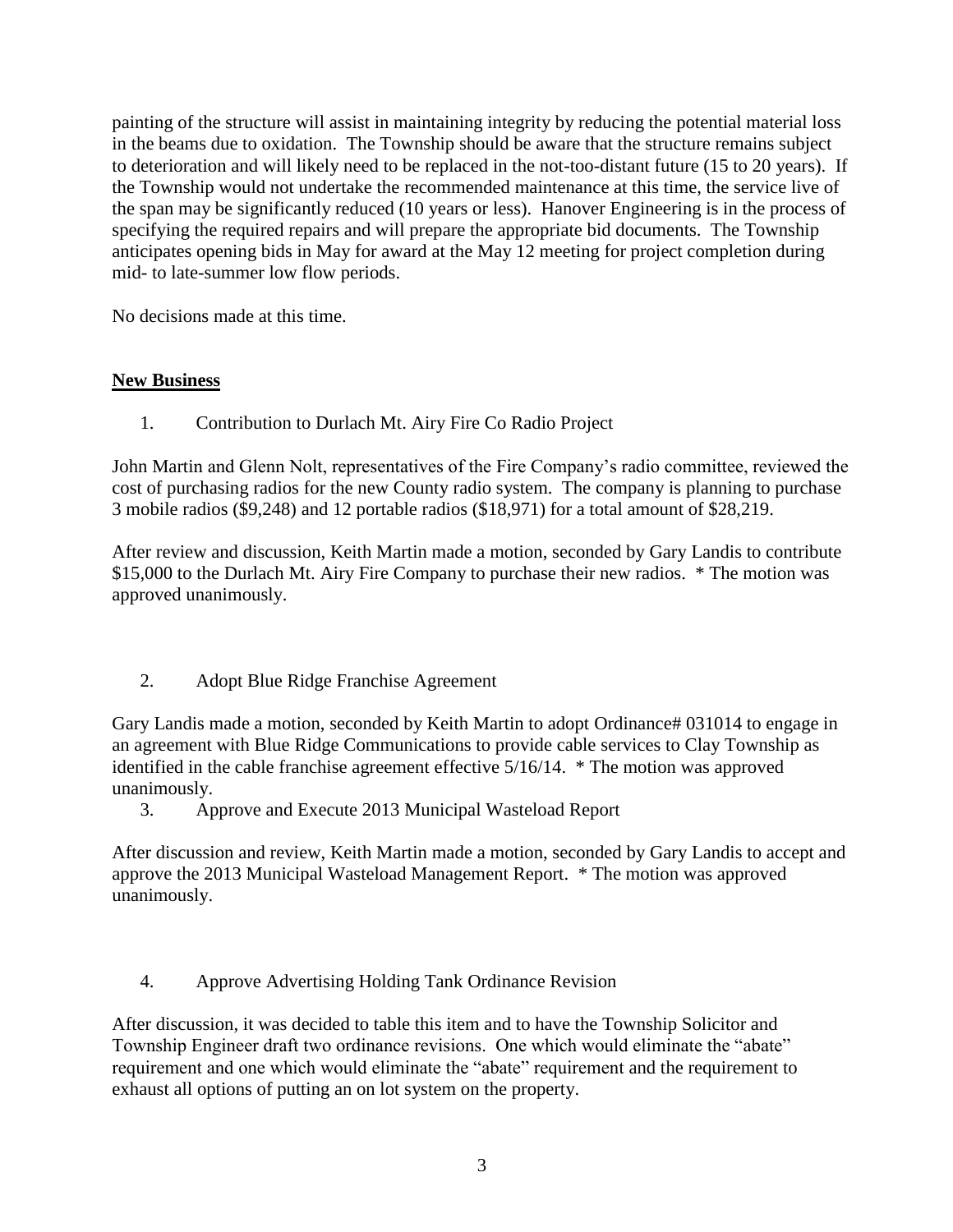The Board of Supervisors will review each draft ordinance at the April meeting.

# 5. Resolution Accepting Dedication of Additional ROW from Farm Master

Gary Landis made a motion, seconded by Keith Martin to adopt resolution #031014A accepting an additional 5' right-of-way along Woodcorner Road on the Farm Master property. \* The motion was approved unanimously. The Solicitor's office will record the Deed.

# 6. Approve Computer Updates

Keith Martin made a motion, seconded by Gary Landis to approve purchase of one new computer for the Road Master with Windows 7 operating system and update the Township Manager's computer with Windows 7 in the amount of \$874.90. \* The motion was approved unanimously.

## 7. Review PSATS 2014 Bylaws and Resolutions

Gary Landis made a motion, seconded by Keith Martin to authorize Bruce Leisey to vote as indicated in the 2014 Proposed ByLaws changes memorandum dated 2/18/14 from PSATS. \* The motion was approved unanimously.

8. Approve Declaration of Disaster Emergency on 2/13/14

Gary Landis made a motion, seconded by Keith Martin to execute the Declaration of Disaster Emergency effective 2/13/14 to 2/15/14 because of snow storm Pax. \* The motion was approved unanimously.

9. Approve attendance at LCATS Meeting 4/31/14

Gary Landis made a motion, seconded by Keith Martin to approve attendance for Gary Landis, Keith Martin, Tim Lausch and Bruce Leisey to attend the LCATS Spring Meeting on 4/31/14 at the Four Seasons Complex. \* The motion was approved unanimously.

10. Authorize Advertising for the FEMA Flood Plain Public Meeting

Gary Landis made a motion, seconded by Keith Martin to approve advertising of a public FEMA Meeting for Clay Township residents in the flood plain to discuss the new FEMA flood plain maps. \* The motion was approved unanimously.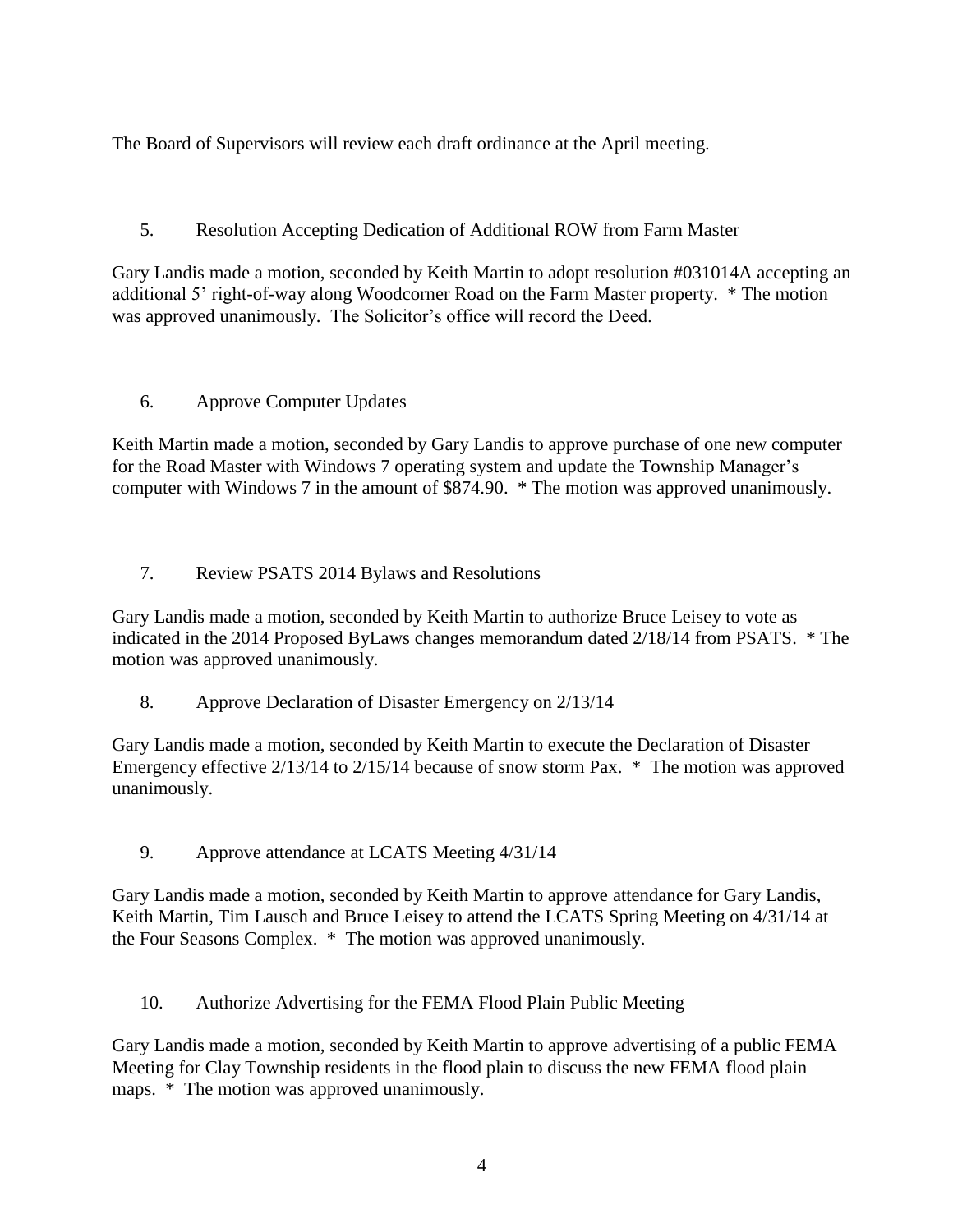## 11. Execute Signature Card for Non Uniform Pension Plan

Keith Martin made a motion, seconded by Gary Landis to execute new signature authorization cards for the Clay Township Non Uniform Pension Fund. \* The motion was approved unanimously.

## 12. Approve Tomlinson Bomberger Quote

Gary Landis made a motion, seconded by Keith Martin to award Tomlinson Bomberger quote to apply fertilizer, crab grass and weed control at Township Office and Township Park lawns at a cost of \$3,915. \* The motion was approved unanimously.

## **Executive Session**

Gary Landis made a motion, seconded by Keith Martin to enter into Executive Session at 8:55 PM to discuss potential litigation and personnel issues. \* The motion was approved unanimously.

Gary Landis made a motion, seconded by Keith Martin to exit Executive Session at 9:45 PM. \* The motion was approved unanimously.

Gary Landis made a motion, seconded by Keith Martin to authorize advertising for the hiring of a cleaning person for the Township Office. \* The motion was approved unanimously.

# **Bills to be Paid**

#### General Fund

Keith Martin made a motion, seconded by Gary Landis, to approve the General Fund bills totaling \$111,237.39 for the month of February.  $*$  The motion was approved unanimously.

Rec Fund

Keith Martin made a motion, seconded by Gary Landis, to approve the Recreation Fund bills totaling \$94.11 for the month of February. \* The motion was approved unanimously.

#### Sewer Fund

Keith Martin made a motion, seconded by Gary Landis, to approve the Sewer Fund bills totaling \$3,787.59 for the month of February. \* The motion was approved unanimously.

#### Liquid Fuel Fund

Keith Martin made a motion, seconded by Gary Landis, to approve the Liquid Fuel Fund bills totaling \$18,250.00 for the month of February. \* The motion was approved unanimously.